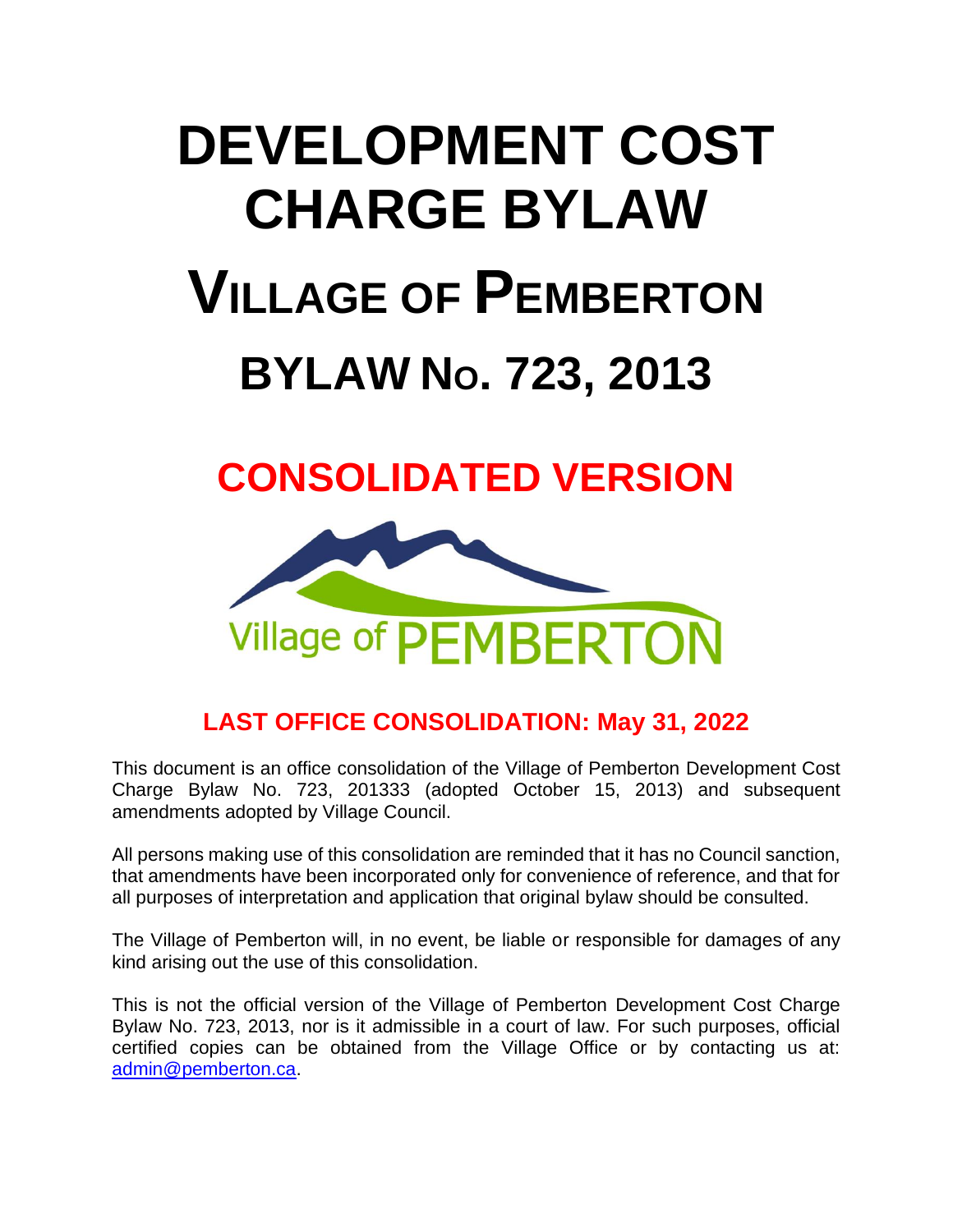| <b>BYLAW NO.</b> | <b>SECTION</b> | <b>DESCRIPTION</b>                                                                                                                                                                                                                           | <b>ADOPTED</b> |
|------------------|----------------|----------------------------------------------------------------------------------------------------------------------------------------------------------------------------------------------------------------------------------------------|----------------|
| 930, 2022        | っ<br>4.2; 4.3  | Adds definitions of eligible<br>development, eligible development,<br>for-profit, eligible development, not-<br>for-profit, and housing agreement.<br>Adds provision for the waiver or<br>reduction of charges for eligible<br>developments. | May 19, 2022   |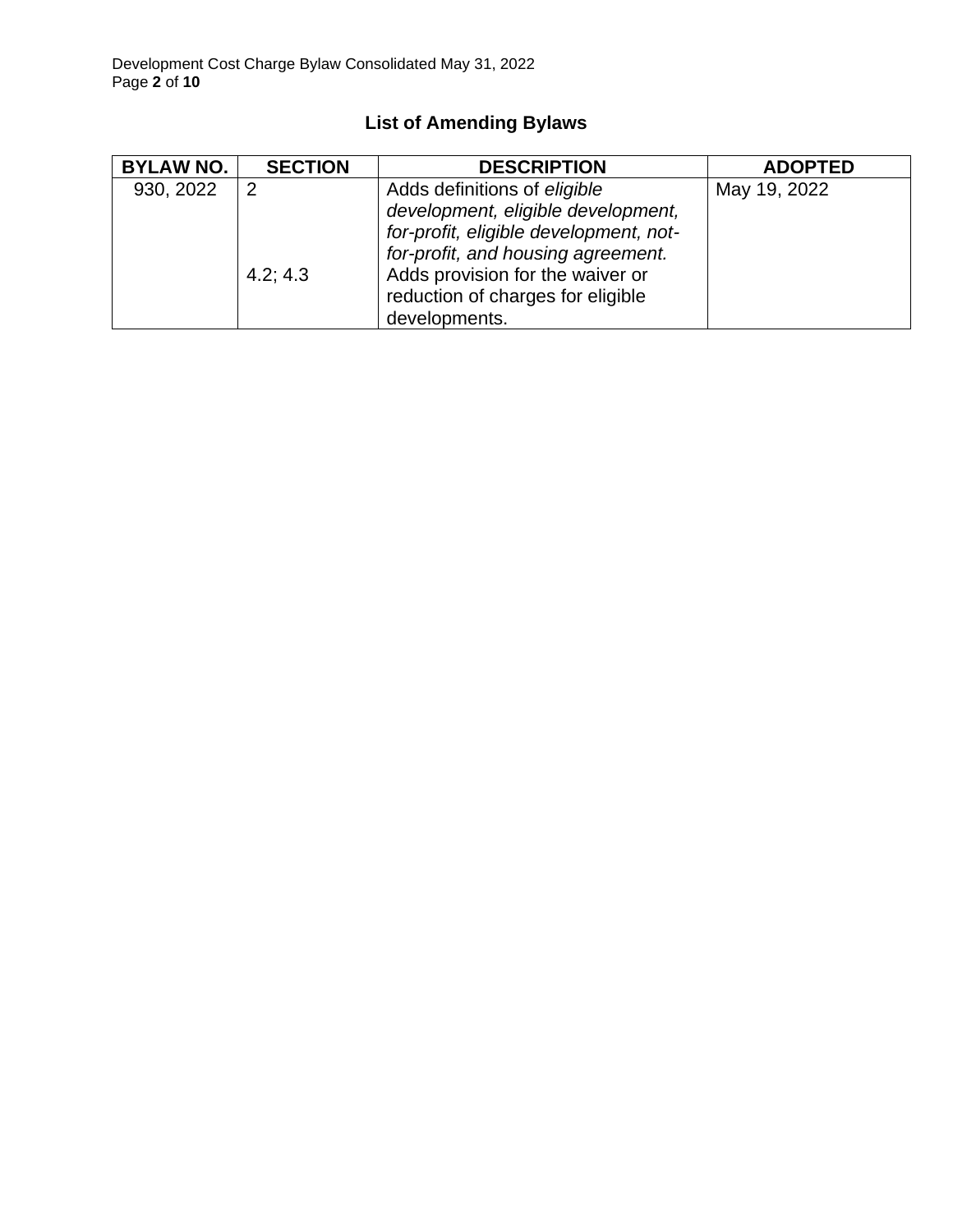#### **VILLAGE OF PEMBERTON BYLAW No. 723, 2013 Development Cost Charges**

#### **Being a bylaw to establish Development Cost Charges**

A Bylaw to establish Development Cost Charges for the Village of Pemberton Wastewater System, Water System, Roads, Park Land and Drainage as follows:

**WHEREAS** the Council may, pursuant to Section 933 of the *Local Government Act*, impose Development Cost Charges under the terms and conditions of that section;

**AND WHEREAS** Development Cost Charges may be imposed for the sole purpose of providing funds to assist the Municipality in paying the capital cost of providing, constructing, altering or expanding sewage, water, drainage and highway facilities and providing park land or any of them, in order to service, directly or indirectly, the development for which the charges are imposed;

**AND WHEREAS** in the consideration of Council the charges imposed by this bylaw:

- 1. are not excessive in relation to the capital cost of prevailing standards of service in the Municipality;
- 2. will not deter development in the Municipality;
- 3. will not discourage the construction of reasonably priced housing or the provision of reasonably priced serviced land;

**NOW THEREFORE** the Council of the Village of Pemberton, in open meeting assembled, enacts as follows:

#### **1 CITATION and SCHEDULES**

- 1.1 This bylaw may be cited for all purposes as "Village of Pemberton Development Cost Charges Bylaw No. 723, 2013."
- 1.2 Schedule "A" is attached to and forms part of this Bylaw.

#### **2 INTERPRETATION**

2.1 In this bylaw:

**Apartment** means any Dwelling Unit, other than a townhouse, that is or will be situated in any building or structure that consists of, or will consist of, at least four dwelling units.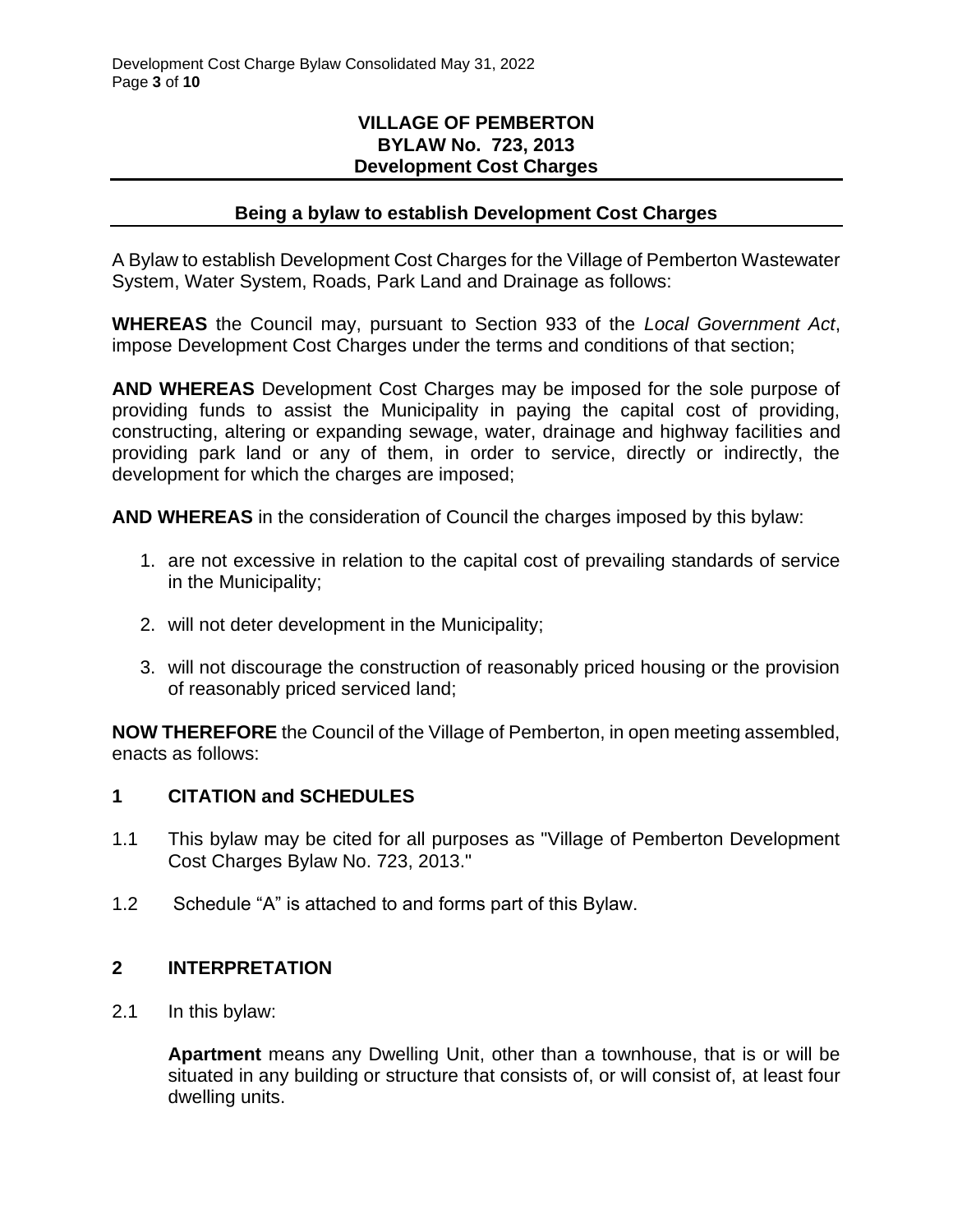**Approving Officer** means a person appointed by the Village under the *Land Title Act* to review subdivision applications and carry out the duties, powers and functions of an approving officer under the *Land Title Act* and *Local Government Act*, or a person designated to act in the place of that officer.

**Building Official** means a person appointed by the Village to issue a building permit under the applicable bylaw for the Village, or a person designated to act in the place of that official.

**Commercial use** means a use of space for retail sale, restaurant, professional service, personal service, business office, hotel, motel or other tourist accommodation, entertainment, recreation, adult or child care facility, or other business purpose, other than for an industrial or institutional use or a home occupation within a dwelling unit.

**Duplex** means a "duplex residential use" as defined in the Zoning Bylaw.

**Dwelling unit** means one or a set of habitable rooms, used or intended to be used for the residential accommodation of one family and containing only one set of cooking facilities;

**Eligible development** *(Amendment Bylaw No. 930, 2022)* means the development of rental dwelling unit(s) pursuant to a housing agreement with the Village of Pemberton or rental dwelling units developed by a not-for-profit, community service, or government agency to provide affordable housing and is either eligible development – for profit or eligible development – not for profit.

**Eligible development - for profit** *(Amendment Bylaw No. 930, 2022)* means the development of rental dwelling unit(s) pursuant to a *housing agreement* with the Village of Pemberton, which specifically includes a prohibition on strata-titling for a period of not less than ten (10) years and does not qualify as eligible development – not for profit.

**Eligible development - not for profit** *(Amendment Bylaw No. 930, 2022)* means the development of rental or supportive living dwelling unit(s):

- a) by a not-for-profit, community service, or government agency with a mandate to provide affordable or supportive living housing; or
- b) by anyone pursuant to a *housing agreement* with the Village of Pemberton which restricts rents to below market values as defined by BC Housing, Canada Mortgage and Housing Corporation, or the Village of Pemberton for a period of not less than twenty (20) years.

**Housing agreement** *(Amendment Bylaw No. 930, 2022)* has the same meaning as in the *Local Government Act* and includes *housing agreements* adopted by bylaw between the Village of Pemberton and a developer, and any agreement with BC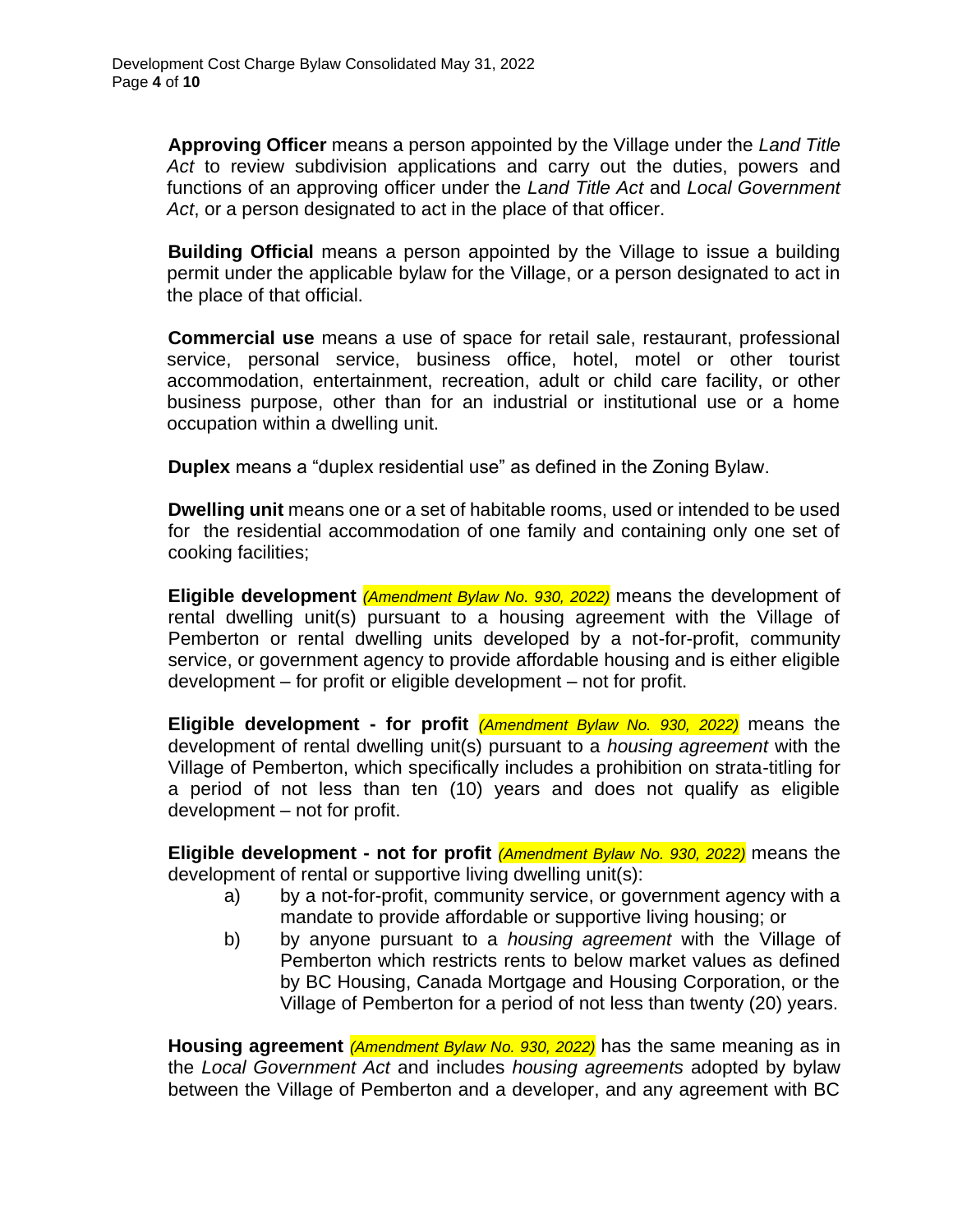Housing, Canada Mortgage and Housing Corporation or other government funded agency that restricts the dwelling units to affordable units as defined by the Village of Pemberton or the other government funded agency.

**Industrial use** has the same meaning as defined in the Zoning Bylaw.

**Institutional use** means a use providing for public functions not otherwise included as a commercial or industrial use, and for certainty, includes

- (a) government offices, courts, police stations, and jails;
- (b) public hospitals, adult or child care facilities, and schools, college or university facilities, any of which are operated by a government body or by a non-profit or charitable organization registered as such under Provincial or Federal legislation; and
- (c) any civic use as defined in the Zoning Bylaw.

**Minor Change** means a change to the scope of work authorized by a building permit which results in an increase of five percent (5%) or less in the cumulative total square footage of the dwelling unit of all dwelling units, the building area, the number of dwelling units within a building or on a lot, or the developed area of a lot.

**Single family dwelling** has the same meaning as single residential dwelling in the Zoning Bylaw.

**Single Family Small** means any single residential lot which is smaller than 700  $m<sup>2</sup>$ .

**Subdivision** means the division of land into 2 or more parcels under the *Land Title Act* or *Strata Property Act*.

**Substantial change** means a change to the scope of work authorized by a building permit which results in either:

- **a)** an increase by more than five percent (5%) in the cumulative total square footage of the dwelling units, the building area, the number of dwelling units within a building or on a lot, or the developed area of a lot; or
- **b)** a change to the zone or land use on which the Development Cost Charges was based, as determined by the Village.

**Townhouse** means a single building comprised of at least four dwelling units, separated one from the other by party walls extending normally from the foundation or the top of a common parking garage to the roof of the dwelling units, with each dwelling unit having a separate, direct entrance from the grade of the ground; and includes all row, linked, patio, garden, court or other housing that meets these criteria.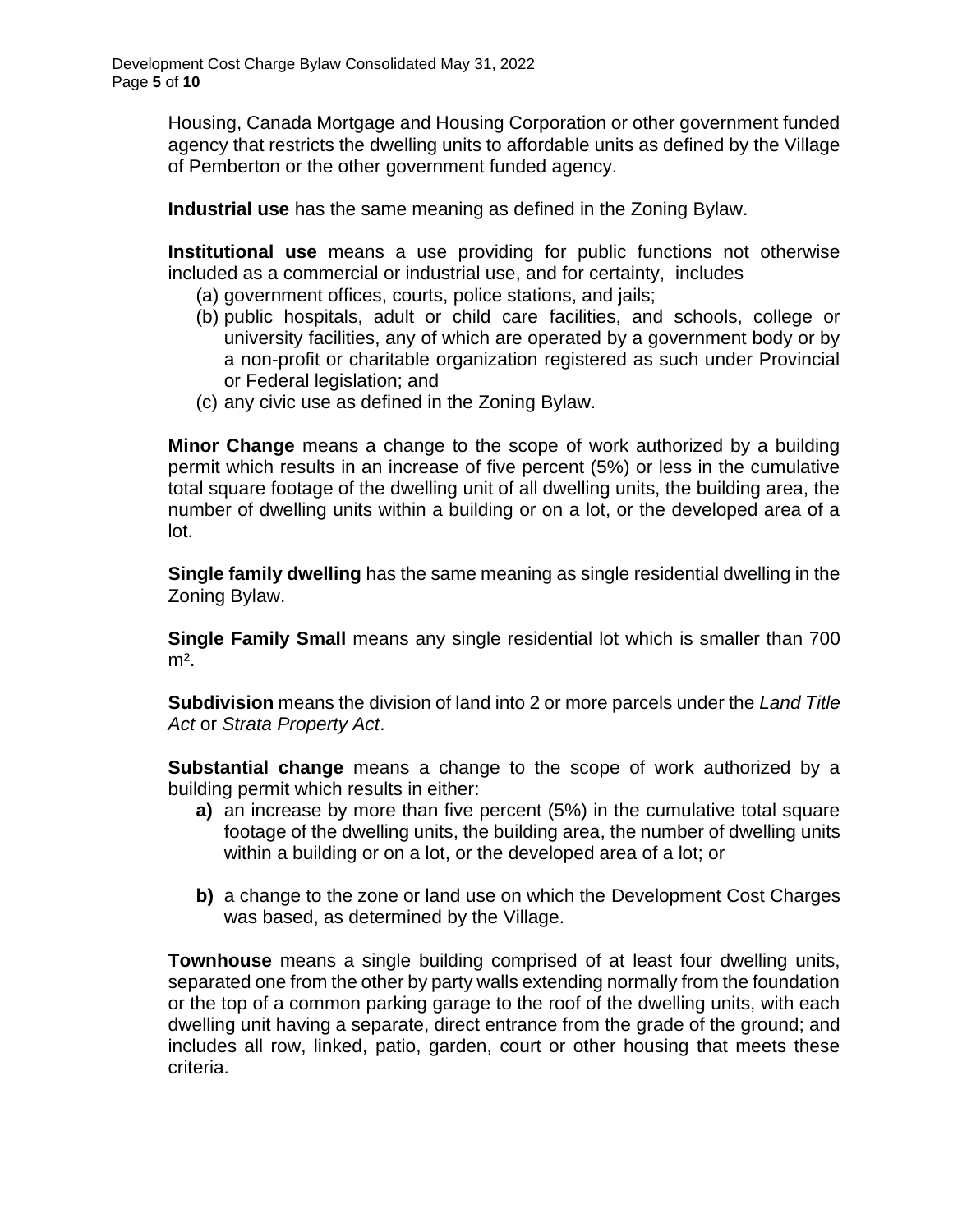**Village** means the Village of Pemberton.

**Zoning Bylaw** means the *Village of Pemberton Zoning Bylaw No. 466, 2001,* as amended or replaced from time to time.

- 2.2 Unless defined herein, words and phrases in this Bylaw have the same meaning as in the *Zoning Bylaw*, as the context and circumstances may require. Any difficulties of interpretation in this Bylaw will be resolved by construing it in a manner that is consistent with the *Local Government Act* and the *Community Charter*.
- 2.3 If any part of this bylaw is held to be invalid by a court of competent jurisdiction, that part is severed and the remainder of this bylaw continues to be valid and in force.

#### **3 CHARGES PAYABLE**

- 3.1 Subject to the exceptions set out in the *Local Government Act* or another Act of British Columbia or of Canada, every person who obtains:
	- (a) approval of a subdivision of a parcel of land; or
	- (b) a building permit authorizing the construction, alteration or extension of a building or other structure,

must pay to the Village the development cost charges calculated in accordance with Schedule "A".

#### **Subdivision**

- 3.2 Charges payable in relation to subdivision approval are based on:
	- (a) for non-residential development, the total parcel area before subdivision; and
	- (b) for residential units, the maximum number of dwelling units permitted under the Zoning Bylaw.

#### **Building Permit**

- 3.3 Charges payable in relation to the issuance of a building permit are based on:
	- (a) for non-residential development, the floor space area for commercial and institutional and total parcel area for industrial ; and
	- (b) for residential development, the actual number of dwelling units.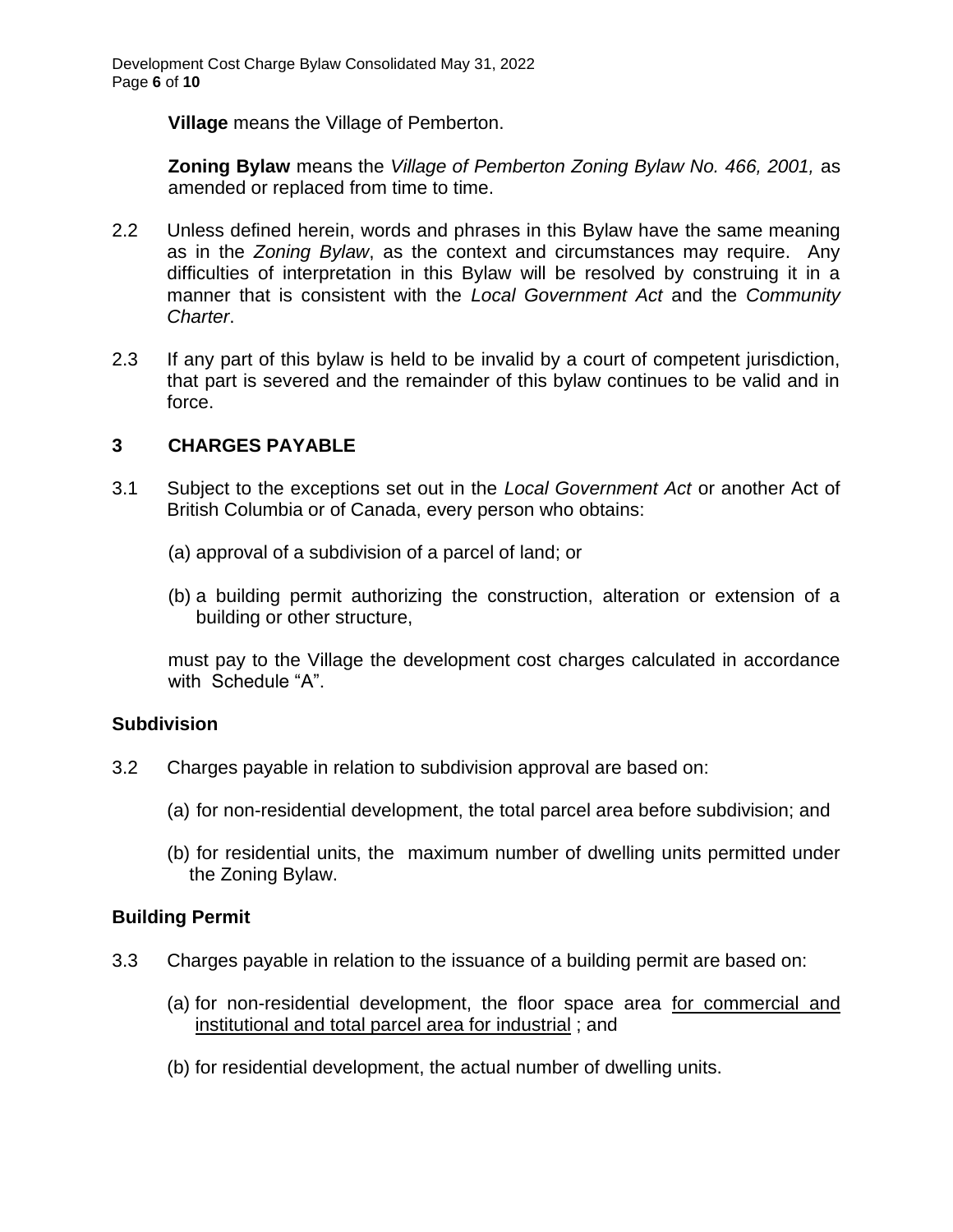Development Cost Charge Bylaw Consolidated May 31, 2022 Page **7** of **10**

- 3.4 If, in relation to a building permit:
	- (a) a minor change is proposed, the development cost charges will be recalculated based on the increase in building area, developed area, or dwelling units (as applicable) using the rates in the development cost charges bylaw that are in effect at the time of the revision permit. The difference between the amount originally charged and the recalculated charges must be paid at or before the time the revision permit is issued.

#### **4 EXEMPTIONS, WAIVERS AND REDUCTIONS**

- 4.1 Despite section 3.1 (b), development cost charges do not apply to a development authorized by a building permit if:
	- (a) the permit authorizes the construction, alteration or extension of a building or part of a building that is, or will be, after the work under the permit is carried out, exempt from taxation under a statute;
	- (b) after the construction, alteration or extension, the building:
		- i. will contain fewer than 4 self-contained dwelling units, each to be used solely for residential purposes; and
		- ii. be put to no other use other than the residential use in those dwelling units;
	- (c) the value of the work authorized by the permit does not exceed \$50,000, or an amount established by a regulation of the minister; or
	- (d) in relation to the construction, alteration or extension of self-contained dwelling units in a building authorized under the permit, each unit is no larger in area than 20 square metres, and each unit is to be put to no other use other than the residential use in those dwelling units.
- 4.2. The authority to administer waivers and reductions to the Development Cost Charge Bylaw is delegated to the *Building Official* for building permit applications which would otherwise trigger payment of development cost charges. *(Amendment Bylaw No. 930, 2022)*
- 4.3. For an *eligible development*, the Village of Pemberton may: *(Amendment Bylaw No. 930, 2022)*
	- (a) reduce by 25% the total development cost charges payable for each *eligible development - for profit* dwelling unit; or
	- (b) waive entirely the payment of development cost charges for each *eligible development - not for profit* dwelling unit.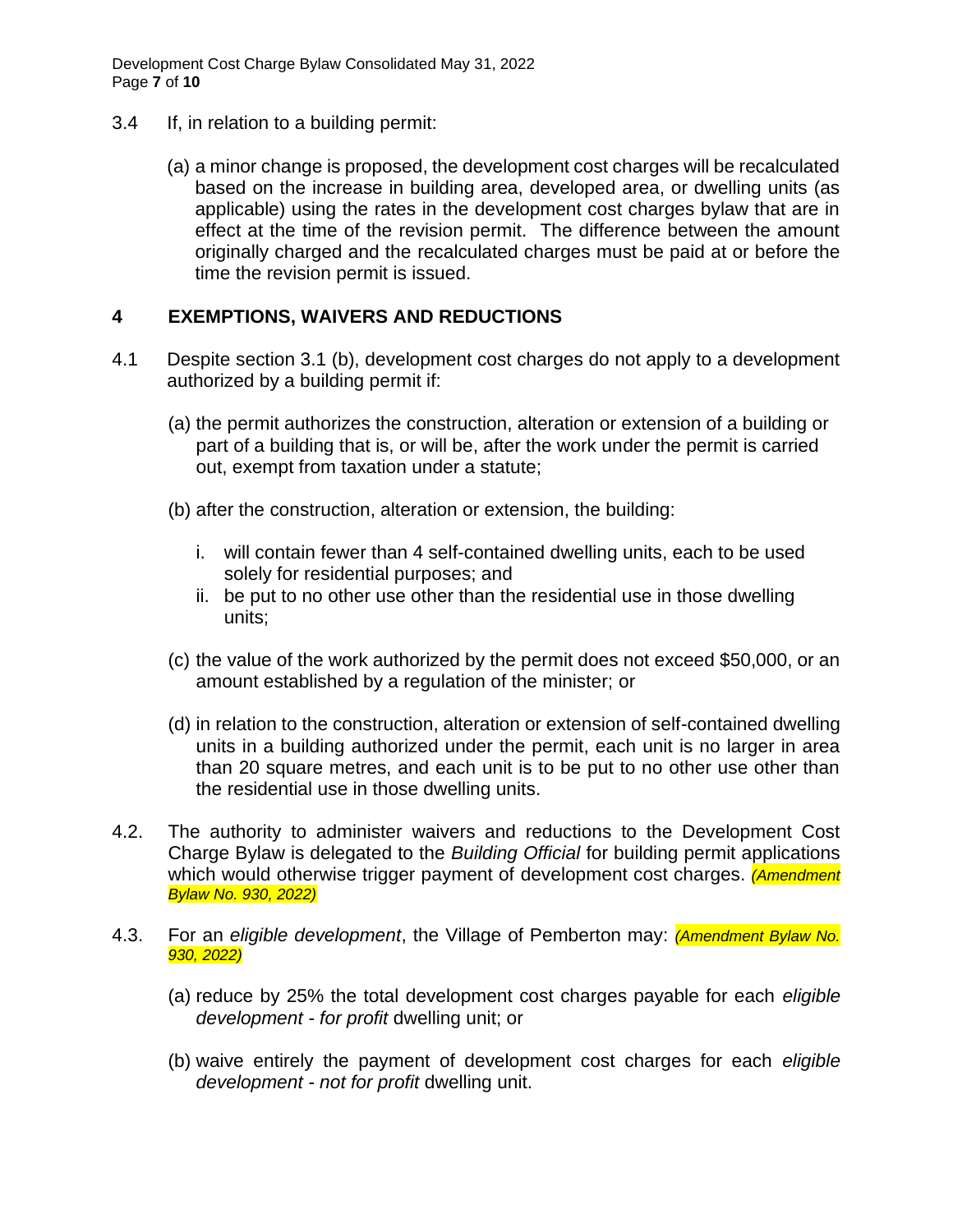Development Cost Charge Bylaw Consolidated May 31, 2022 Page **8** of **10**

#### **5 WHEN PAYMENTS ARE OWING**

5.1 Charges imposed under this Bylaw are due and payable at the time of approval of the subdivision or issuance of the building permit in respect of which the charges are imposed.

#### **6 PAYMENT BY INSTALMENTS**

6.1 A person on whom a charge under this Bylaw is imposed may elect to pay it by instalments in accordance with the *Development Cost Charge (Instalments) Regulation* under the *Local Government Act*.

#### **7 IN-STREAM APPLICATIONS**

- 7.1 If a proposed subdivision has been approved or a building permit has been issued pursuant to an application received by the Village prior to the date of adoption of this Bylaw, the development cost charges payable shall be the lesser of the amounts payable under this Bylaw and the amounts payable under the *Village of Pemberton Development Cost Charges Bylaw No. 521, 2004*, as of its most recent amendment.
- 7.2 If, at the date of adoption of this Bylaw,
	- (a) an application for issuance of a building permit authorizing the construction, alteration or extension of a building or structure has been submitted to the Building Official, in a form satisfactory to the Building Official; or
	- (b) an application for approval of a subdivision has been submitted to the Approving Officer in a form satisfactory to the Approving Officer; and
	- (c) the applicable charges established in Schedule A have been fully paid,

Development Cost Charges that would have applied under the *Village of Pemberton Development Cost Charges Bylaw No. 521, 2004* shall continue to apply for a period of 12 months after the date of adoption of this Bylaw, unless the applicant agrees in writing that the charges in this Bylaw should have effect.

#### **8 REPEAL AND EFFECTIVE DATE**

- 8.01 The *Village of Pemberton Development Cost Charges Bylaw No. 521, 2004*, and all amendments thereto, are hereby repealed.
- 8.02 This Bylaw becomes effective on the date of its adoption.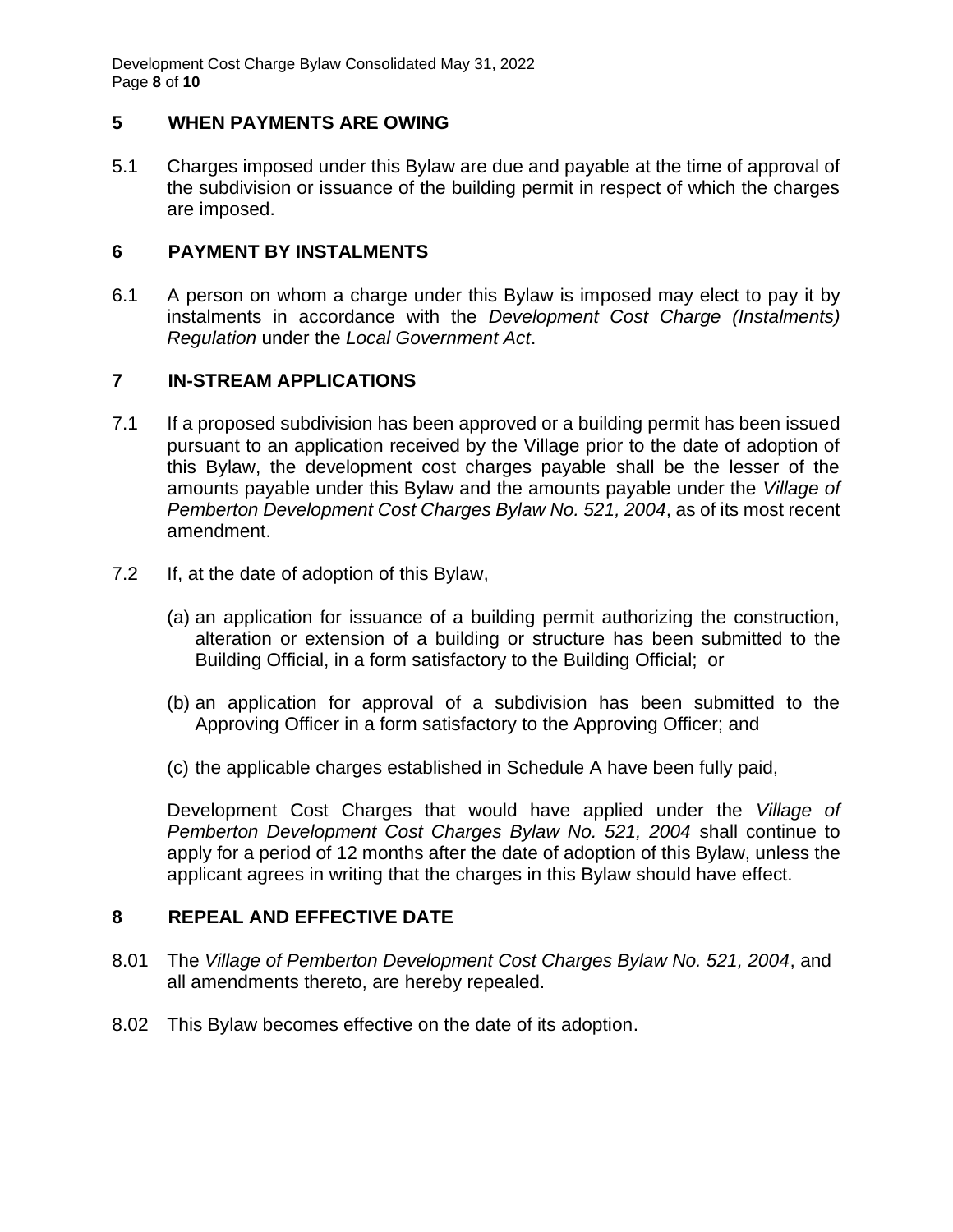**READ A FIRST TIME** this 5th day of February, 2013**.**

READ A SECOND TIME this 5<sup>th</sup> day of February, 2013.

**READ A THIRD TIME** this 21<sup>st</sup> day of May 2013.

Certified to be a true and correct copy of "Village of Pemberton Development Cost Charges Bylaw No. 723, 2013." as at third reading.

\_\_\_\_\_\_\_\_\_\_\_\_\_\_\_\_\_\_\_\_\_\_\_\_\_ Sheena Fraser, Corporate Officer

APPROVED by the Inspector of Municipalities this 2<sup>nd</sup> day of October, 2013.

ADOPTED this 15<sup>th</sup> day of October, 2013.

\_\_\_\_\_\_\_\_\_\_\_\_\_\_\_\_\_\_\_\_\_ \_\_\_\_\_\_\_\_\_\_\_\_\_\_\_\_\_\_\_\_\_\_\_\_ Mayor Jordan Sturdy **Communist Communist Communist Communist Communist Communist Communist Communist Communist Communist Communist Communist Communist Communist Communist Communist Communist Communist Communist Communist C**